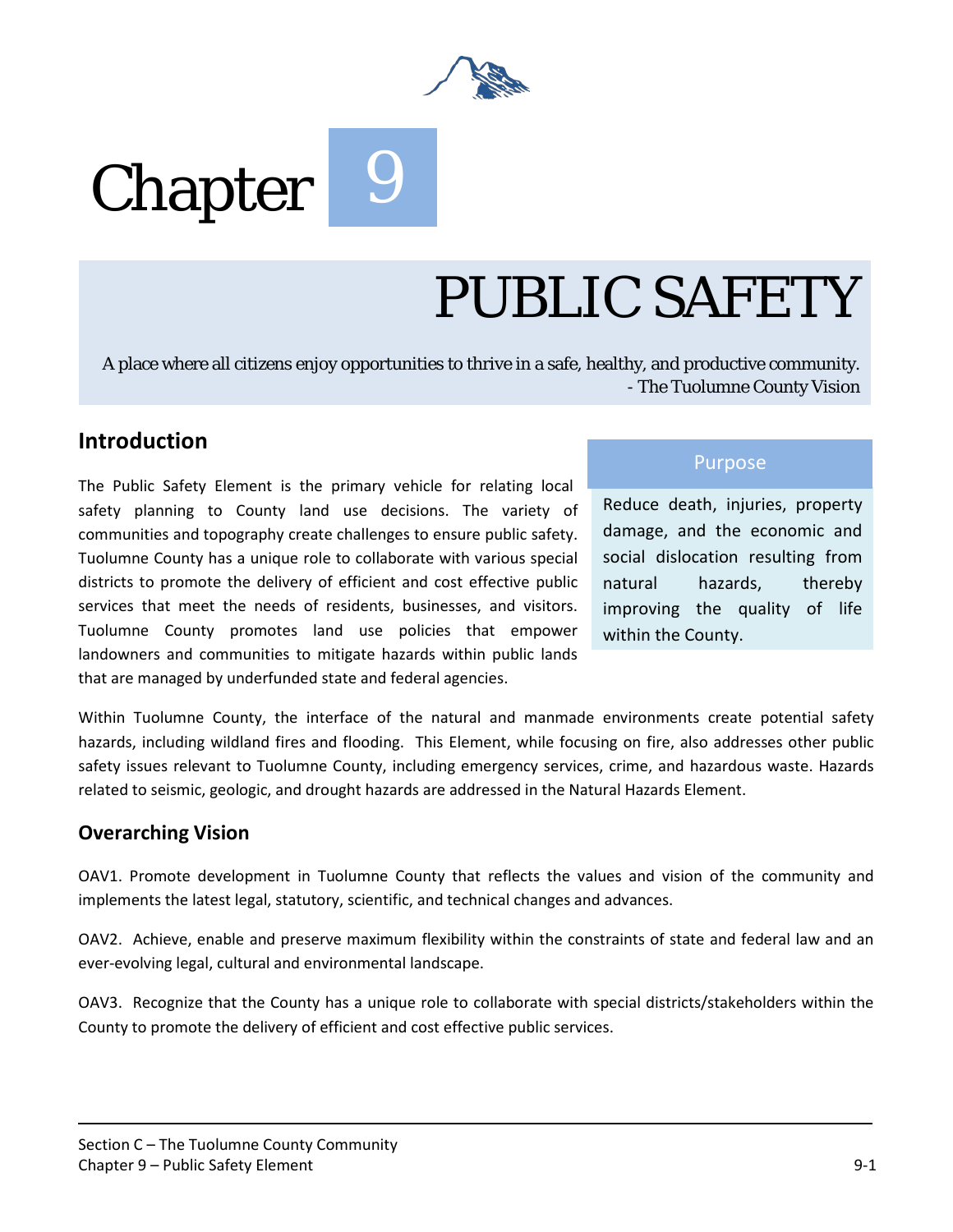

## GOAL 9A: Consult with all affected agencies on fire protection planning **within Tuolumne County.**

## POLICIES & IMPLEMENTATION PROGRAMS

**Policy 9.A.1:** Actively involve fire protection agencies within Tuolumne County in land use planning decisions.

#### **Implementation Programs**

**9.A.a** - Assess the effects of land development applications on fire protection capability during the review of applications. The assessment should incorporate comments from all affected fire protection agencies, not just those with jurisdiction over the project site because wildland fire originating on the site could cross jurisdictional boundaries. Appropriate measures should be formulated and implemented to reduce the safety concerns and fire hazards which could result from approval of the application. Recommendations should specify the source of funding for implementation and maintenance of identified fire protection measures.

**9.A.b** - Actively involve all fire agencies, including local fire agencies, within the County when considering revisions to County fire protection regulations which may affect the districts.

**Policy 9.A.2:** Encourage all fire protection agencies (Federal, State, and local) within the County to maintain communication with each other and with the Office of Emergency Services and the Community Resources Agency to promote an integrated approach to fire protection planning.

#### **Implementation Program**

**9.A.c** - Work cooperatively with CAL FIRE and local fire agencies to manage wildland fire hazards.

- **Policy 9.A.3:** Integrate County policies and land use designations with the strategies of the fire protection agencies within the County to provide adequate service to existing, as well as, future development.
- **Policy 9.A.4:** Actively support efforts to maintain and improve Federal and State fire service capabilities.

#### **Implementation Program**

**9.A.d** - Support efforts of CAL FIRE, the U.S. Forest Service, the National Park Service, other government land management agencies, the Southwest Interface Team (SWIFT), the Highway 108 Fire Safe Council, the Yosemite Foothills Fire Safe Council and other regional fire safe entities, to secure adequate funding for their fire protection and fuel reduction programs, and support their efforts to reduce the wildland fire potential on lands under their jurisdiction within Tuolumne County.

**Policy 9.A.5:** Consult with CAL FIRE, the U.S. Forest Service, the National Park Service and local fire agencies on fire prevention programs in order to maximize the distribution of information to the public.

#### **Implementation Program**

**9.A.e** - Work with the U.S. Forest Service, CAL FIRE, local fire agencies, the Southwest Interface Team (SWIFT), the Highway 108 Fire Safe Council, the Yosemite Foothills Fire Safe Council, and community fire prevention auxiliary groups within the County to distribute information regarding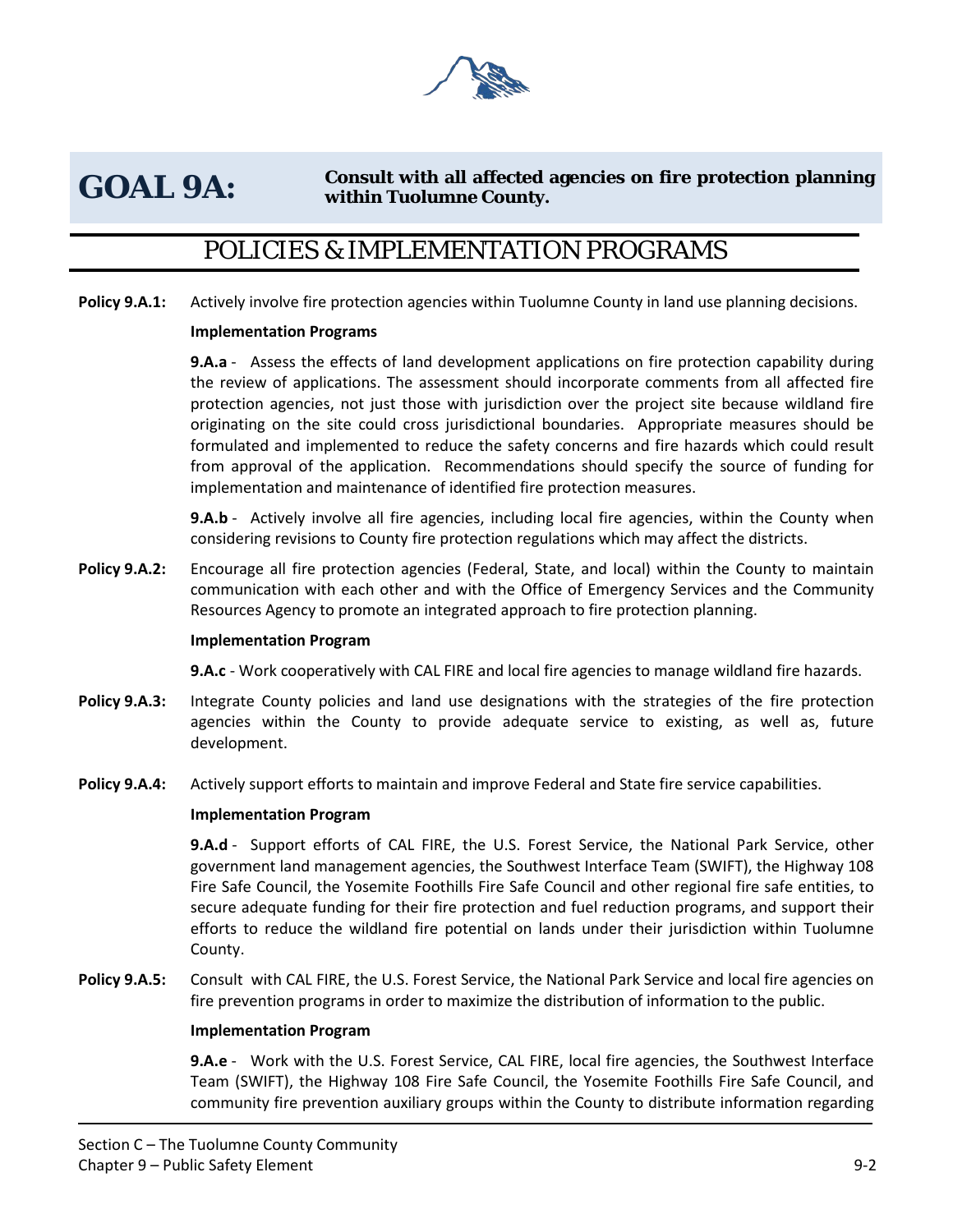

the wildland fire hazard present within the County, recommended fire prevention practices, and required fire protection measures.

**Policy 9.A.6:** Support the Strategic Fire and Resource Protection Planning program within Tuolumne County.

## **GOAL 9B:**

**Create plans to effectively prepare for, respond to, and recover from the effects of natural or manmade disasters or other emergencies.** 

## POLICIES & IMPLEMENTATION PROGRAMS

**Policy 9.B.1:** Maintain an effective Tuolumne County Emergency Operation Plan to direct the response for a natural disaster or other emergency.

## **Implementation Programs**

**9.B.a** - Periodically review and update Chapter 2.40 (Emergency Services) of the Tuolumne County Ordinance Code to evaluate consistency with State and Federal laws and regulations, to assess the current emergency response organization, and to ensure an accurate composition of the Tuolumne County Emergency Services Operational Area Committee.

**9.B.b** - Ensure the Emergency Operations Plan for Tuolumne County is consistent with the provisions of Articles 1-8 of Division 2 of Title 19 of the California Code of Regulations regarding the Standardized Emergency Management System (SEMS) and with the National Incident Management System (NIMS). The Emergency Operations Plan for Tuolumne County should be reviewed every two years and updated as necessary, in order to incorporate changes in governmental regulations and operational practices.

**Policy 9.B.2:** Continue to encourage interagency interaction and cooperation in responding to and in recovering from an emergency situation.

#### **Implementation Programs**

**9.B.c** - Organize response between the Tuolumne County Office of Emergency Services, the Tuolumne County Fire Department, CALFIRE, U.S. Forest Service, the County Sheriff, and other public and private agencies to respond to a natural disaster efficiently.

**9.B.d:** Integrate local fire agencies into operational activities and recovery planning efforts, coordinated by Tuolumne County Fire Department/CALLFIRE, in response to emergency situations.

**Policy 9.B.3:** Train County personnel in their responsibilities in preparation for a natural or man-made disaster or other emergency pursuant to the SEMS, NIMS and the Tuolumne County EOP.

#### **Implementation Programs**

**9.B.e** - Conduct training exercises on a regular and ongoing basis to establish and maintain a required level of emergency response preparedness. Training should involve all agencies anticipated to respond in emergency situations.

**9.B.f** - Actively pursue funding for continued emergency response training, planning and specialized emergency equipment.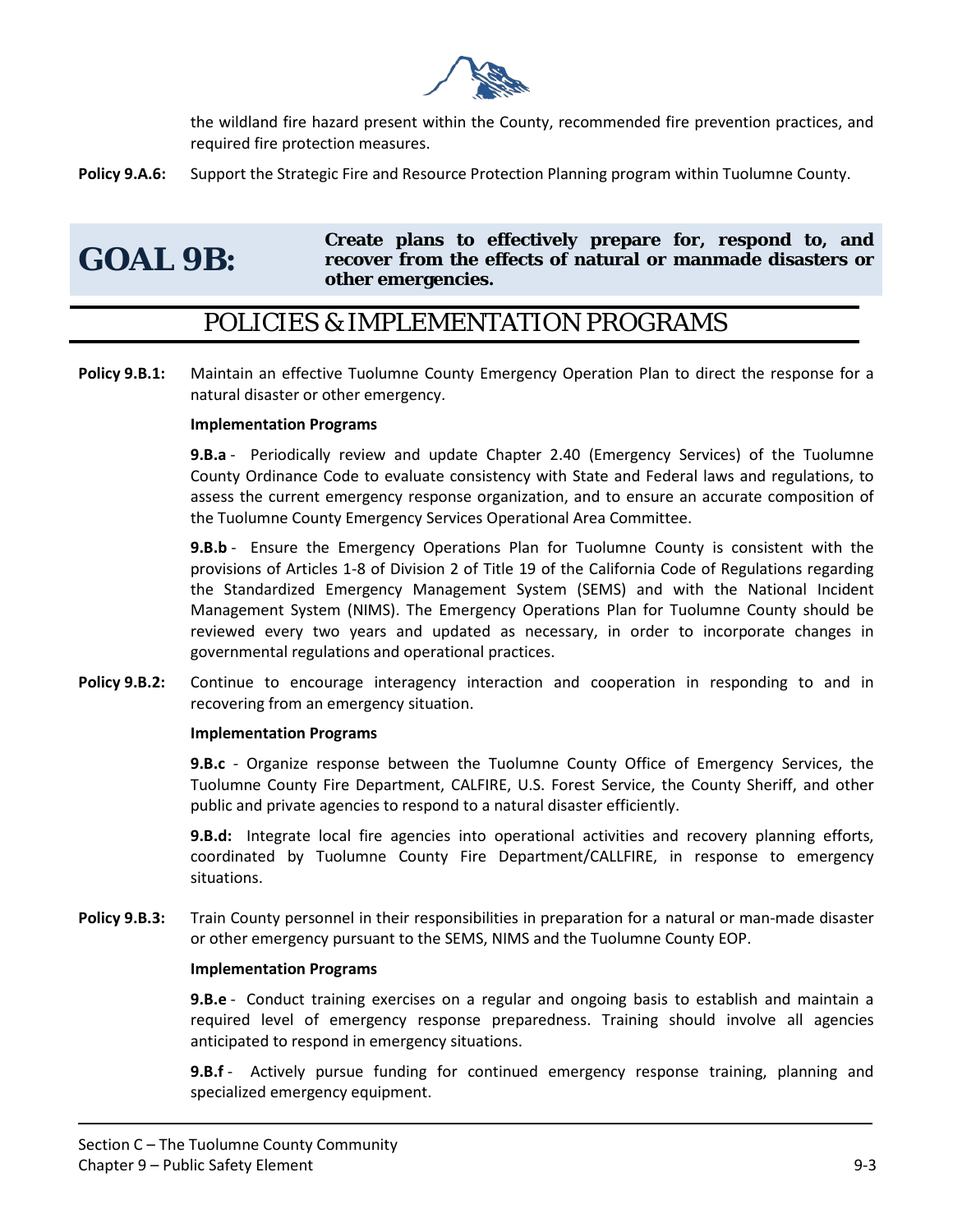

**Policy 9.B.4:** Assist property owners in the recovery process so they can rebuild structures damaged in a natural or man-made disaster or other emergency.

#### **Implementation Program**

**9.B.g** - Apply the "Recovery and Reconstruction Ordinance", contained in Chapters 15.30, 15.32 and 15.34 of the Tuolumne County Ordinance Code for implementation following natural disasters. The ordinance streamlines processing of permits required for reconstruction of destroyed or damaged structures, while requiring attention to safety improvements necessary to prevent, or reduce the likelihood of, a reoccurrence of such damage.

**Policy 9.B.5:** Ensure that current emergency services are adequate to protect public health and safety in the event of natural and manmade hazards, including terrorist incidents and public health pandemics.

#### **Implementation Programs**

**9.B.h** - Implement the Tuolumne County Multi-Jurisdictional Hazard Mitigation Plan to protect life, safety, and property by reducing the potential for future damages and economic losses that result from natural and manmade hazards.

**9.B.i** - Improve interdepartmental communications in order to coordinate fire emergency response between the Tuolumne County Office of Emergency Services, the Tuolumne County Fire Department, local fire agencies, CAL FIRE, the U.S. Forest Service, the National Park Service, the County Sheriff and other agencies.

**9.B.j** - Coordinate maintenance of and improvements to emergency communications systems in the County so that they are capable of supporting use by emergency services during large fire emergencies and incidents in the higher elevations of the County. Coordination should include the Stanislaus National Forest, Yosemite National Park and fire protection agencies responsible for areas located east of Twain Harte.

**9.B.k** - Work with the Office of Homeland Security for terrorist preparedness and security training and to upgrade the County's emergency communication facilities.

**9.B.l** - Work with State and Federal agencies to obtain funding to train first responders to prepare for public health pandemics and other biological emergencies.

## **GOAL 9C:**

**Protect and enhance the quality of life by continuing to provide the highest quality and cost-effective emergency services to the citizens of, and visitors to, Tuolumne County.** 

## POLICIES & IMPLEMENTATION PROGRAMS

- **Policy 9.C.1:** Provide participating first responder medical aid units with the equipment necessary to efficiently and safely provide emergency first aid, along with the training programs necessary for the safe and effective use of the equipment.
- **Policy 9.C.2:** Provide ambulance service within the County which maintains a professional level of service to the public in a cost-efficient manner.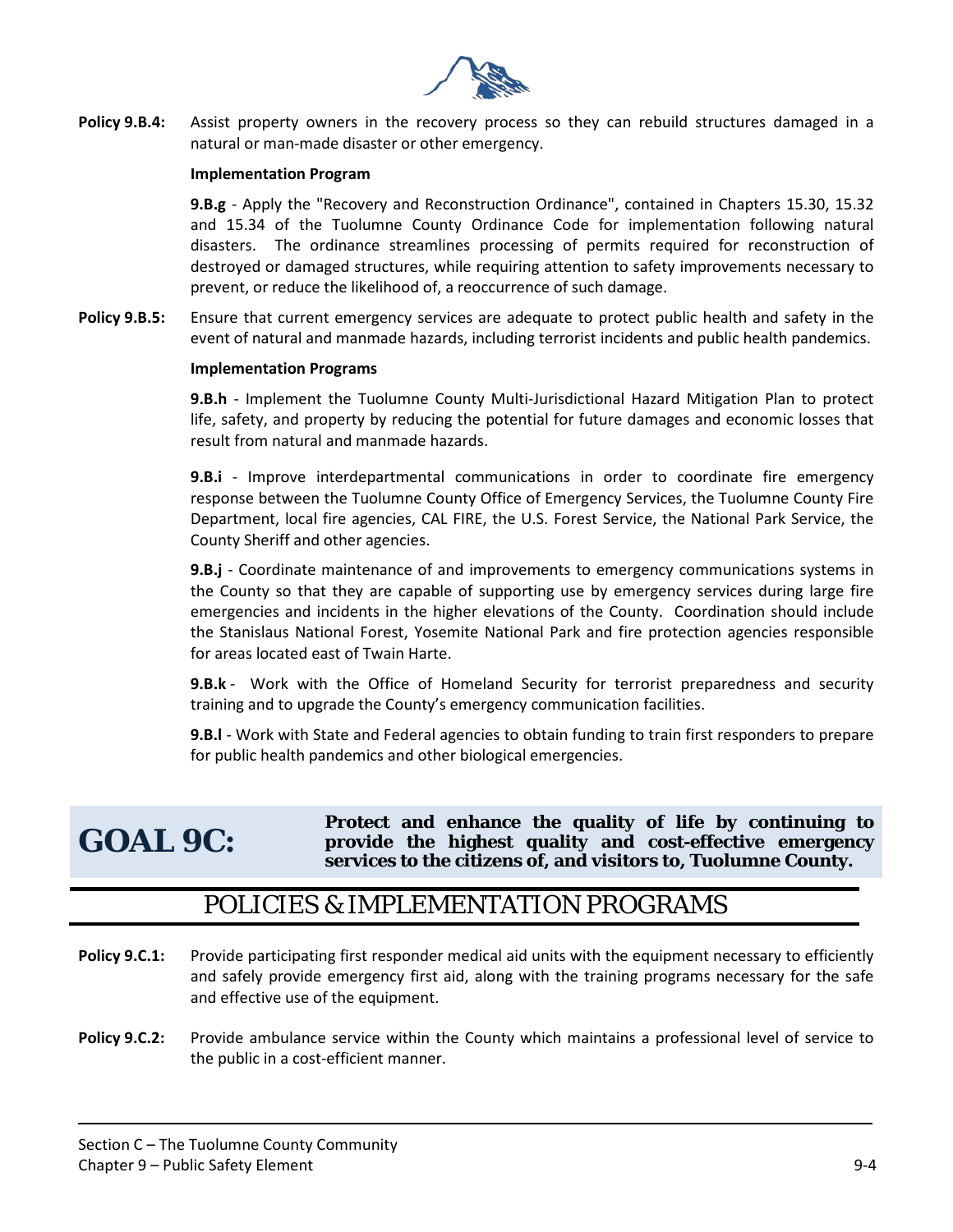

- **Policy 9.C.3:** Periodically review emergency medical services to maintain an acceptable level of service as the County population changes.
- **Policy 9.C.4:** Assist in recovering costs associated with Search and Rescue missions and ambulance services, wherever or whenever possible.

**GOAL 9D:**

**Protect and enhance the quality of life in Tuolumne County by providing a criminal justice system that offers peace of mind to the citizens of Tuolumne County that their lives and personal property will be protected from crime.** 

## POLICIES & IMPLEMENTATION PROGRAMS

**Policy 9.D.1:** Provide a stable, adequate level of funding for the criminal justice system in Tuolumne County.

## **Implementation Program**

**9.D.a** - Review the County Services Impact Mitigation Fee on a regular basis to determine if the criminal justice component remains adequate. The heads of the County's criminal justice system should be consulted as to an adequate level of funding.

**Policy 9.D.2:** Provide law enforcement, such as patrol, investigation, supervision, administration, clerical support, dispatch, coroner, crime laboratory, prosecution, probation, and jail services within the unincorporated area of Tuolumne County and assure that the established level of service is maintained and maintain this level.

## **Implementation Programs**

**9.D.b** - Establish a definitive measure of what constitutes an adequate level of service for the criminal justice system in Tuolumne County. This comprehensive definition should identify all necessary services provided by the County's criminal justice system law enforcement, such as patrol, investigation, supervision, administration, clerical, support, dispatch, coroner, crime laboratory, prosecution, probation and jail services. In the absence of this determination, the County should continue to maintain the existing level of service and upgrade it to meet the needs of the County's increasing population.

**9.D.c** - Maintain options for a long-range, cost-effective correctional program for juvenile offenders, which includes apprehension, detention and education.

**9.D.d** - Support and expand crime prevention programs. Investigate providing an active schools resources officer to work on school campuses.

**Policy 9.D.3:** Assure that the established level of service in the criminal justice system is maintained prior to approving new development.

## **Implementation Programs**

**9.D.e** - Consider including provisions for reimbursement of criminal justice services in the terms of future annexation agreements between the City of Sonora and the County, to provide reimbursement to the County by the City for the expansion of services which it requires.

**9.D.f** - Consider implementing law enforcement options as new urban areas develop and expand in order to increase patrol time and reduce response time to citizen requests for law enforcement services.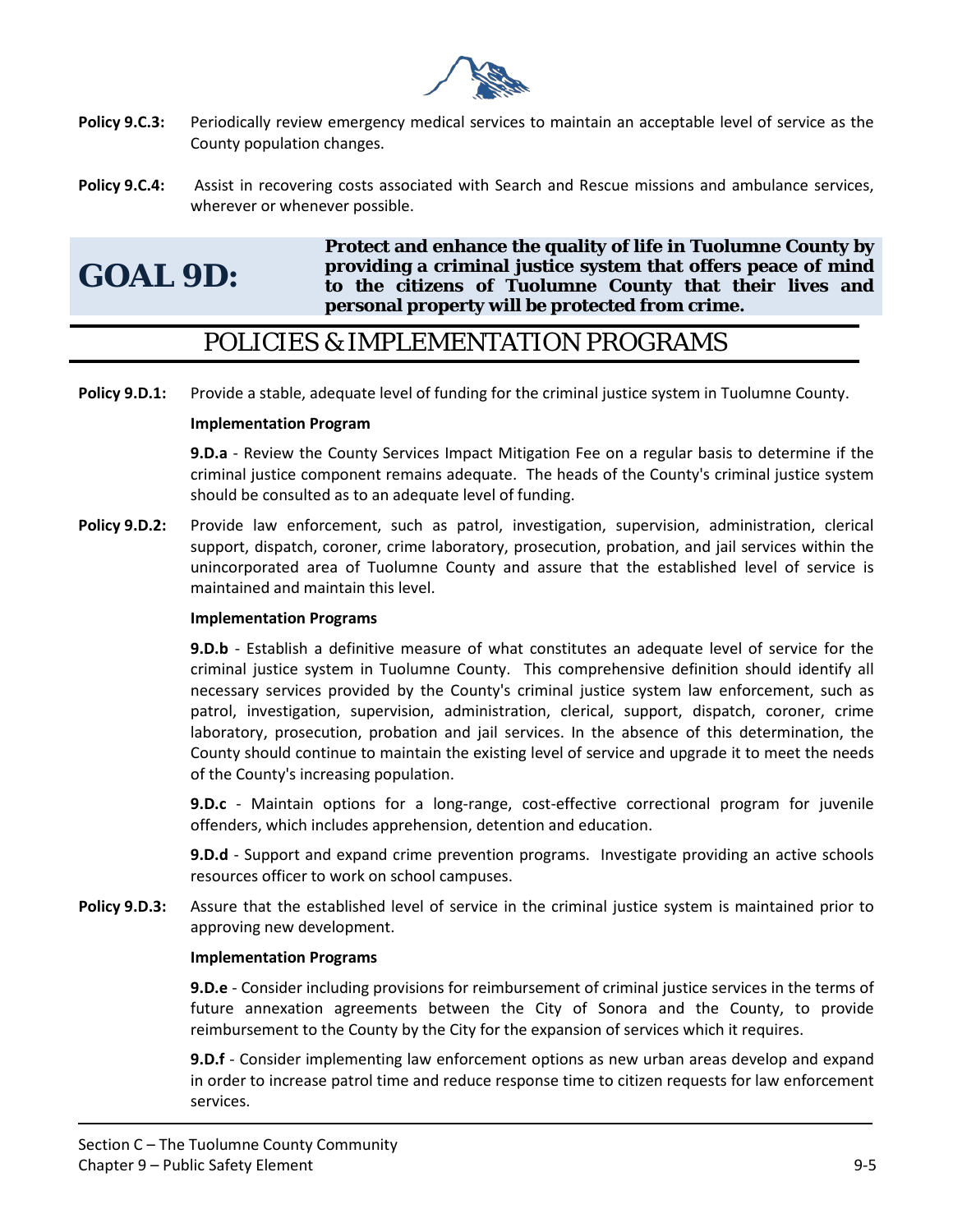

**Policy 9.D.4:** Require new development to be designed so as to discourage criminal activity.

## **Implementation Programs**

**9.D.g** - Encourage the use of private patrols and security personnel in large residential and commercial developments to assist the Sheriff's Office in crime prevention.

**9.D.h** - Actively involve the Tuolumne County Sheriff's Office in the review of land development applications and incorporate law enforcement recommendations as conditions of land use entitlements.

- **Policy 9.D.5:** Continue to support a cost-effective, cooperative approach to criminal justice within the Stanislaus National Forest.
- **Policy 9.D.6:** Continue to investigate illegal and unauthorized dumping to protect the health, safety and welfare of the County's residents and the environment. Illegal and unauthorized dumping is deemed to be a public nuisance subject to the administrative/abatement procedures set forth in Chapter 7.30 of the Tuolumne County Ordinance Code.

## **GOAL 9E:**

**Provide structural fire protection to persons and property within Tuolumne County consistent with the needs dictated by the level of development and in accordance with current Federal, State, and local fire protection agency regulations and policies.** 

## POLICIES & IMPLEMENTATION PROGRAMS

**Policy 9.E.1:** Evaluate the circulation system to identify areas causing delay of emergency vehicle response and evacuation due to traffic congestion.

## **Implementation Programs**

**9.E.a** - Encourage cooperation between the Tuolumne County Transportation Council (TCTC), the Tuolumne County Fire Department (TCFD) and the Tuolumne County Sheriff's Department regarding transportation issues prior to each revision of the Regional Transportation Plan by the TCTC. Fire Department and Sheriff's Department comments regarding emergency response corridors, evacuation routes and needed improvements, such as helispots, should be considered when revising the list of Circulation Improvement Projects.

**9.E.b** - Require that new development be provided with access roads that allow for safe and efficient response by emergency apparatus and the safe evacuation of residents in the event of structural or wildland fire.

**9.E.c** -Consider roadways designated as arterials in the Transportation Element as primary evacuation routes on a County**-**wide basis. Such routes provide the highest vehicle capacity and serve as the primary means of egress from the County.

The routes designated as collector routes shall be considered secondary evacuation routes on a Countywide basis. These routes provide egress from local neighborhoods and communities.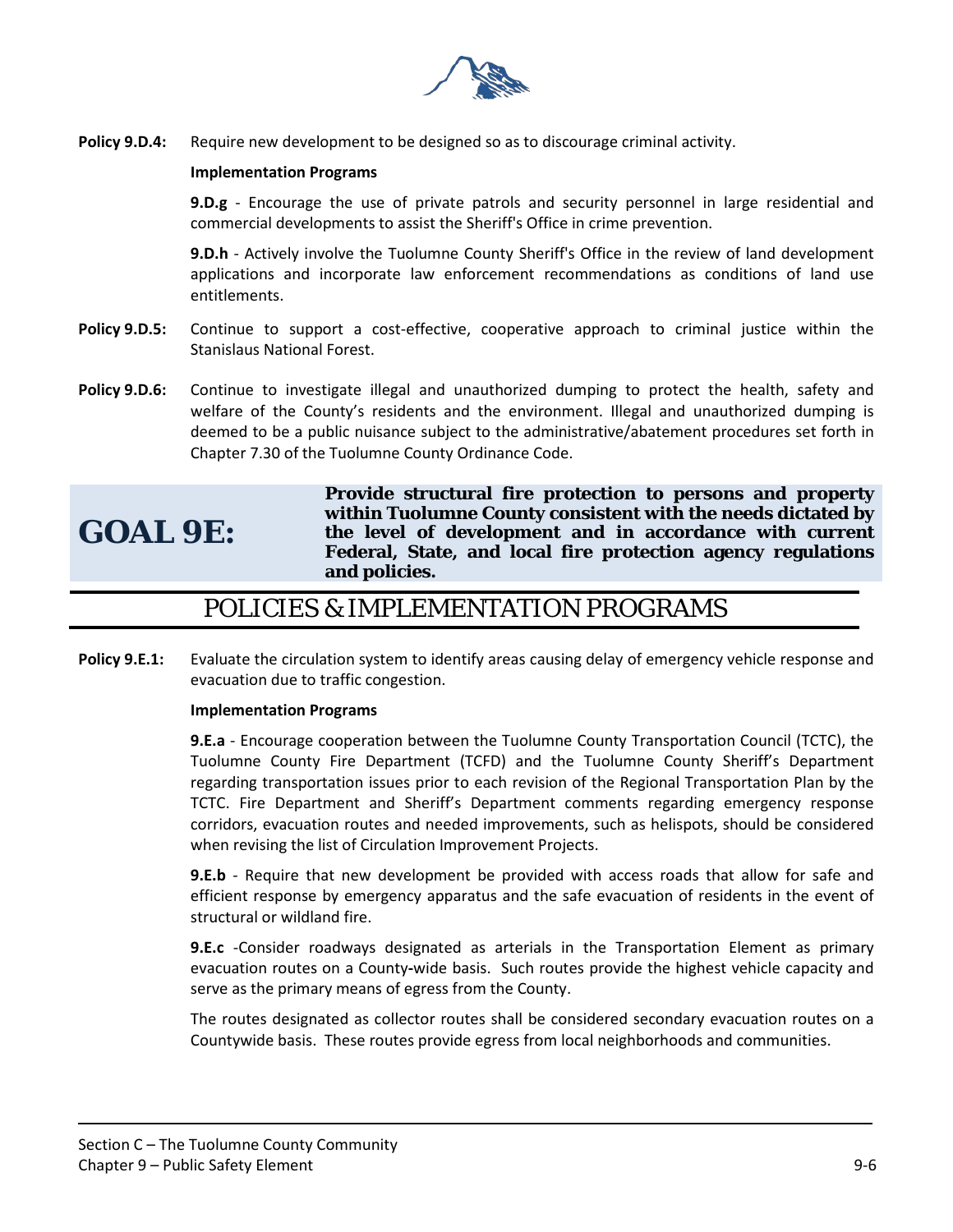

Require new development to be served by roads which provide safe emergency vehicle response and safe evacuation routes to the nearest arterial or collector route in the event of wildland fire emergency pursuant to Chapter 11.12 of the Tuolumne County Ordinance Code.

**9.E.d** - Consult with the Tuolumne County Fire Department when reviewing plans for new Countymaintained roads and improvements to existing County-maintained roads in order to minimize emergency equipment response times.

**Policy 9.E.2:** Maintain adopted levels of fire protection service.

## **Implementation Program**

**9.E.e** - Strive to improve the County's Insurance Service Office (ISO) ratings through improved infrastructure of hydrants and water availability, and by reducing response time with a greater number of strategically placed and fully staffed fire stations. ISO ratings should not exceed 9 for areas without hydrants and should not exceed 6 for areas with hydrants within the jurisdiction of the Tuolumne County Fire Department as outlined in fire protection service reports. Provide assistance to fire protection agencies in their efforts to improve ISO ratings wherever possible.

**Policy 9.E.3:** Require new development to be consistent with State and County regulations and policies regarding fire protection.

## **Implementation Programs**

**9.E.f** - Forward applications for new development to the Tuolumne County Fire Department/CAL FIRE for evaluation and identification of necessary fire protection measures for such development based upon contemporary fire prevention measures and protection standards.

**9.E.g** - Revise Title 15 of the Tuolumne County Ordinance Code as necessary to require new structures to incorporate all fire protection measures required by the current editions of the California Building Code and the California Fire Code, including Automatic Engineered Fire Sprinkler Systems and Automatic Electronic Fire Alarm Systems, referenced in National Fire Protection Association (NFPA) 13 and 72, where necessary.

**9.E.h** - Review and, if appropriate, amend height regulations for structures, contained in Section 15.20.010(F) of the Tuolumne County Ordinance Code, so that they consistently reflect the ability of the fire protection agencies within the County to provide service.

**9.E.i** - Support the efforts of fire protection agencies in the County. Solicit comments from the agencies responsible for providing life, property, and wildland fire protection on the impact proposed development would have on the existing fire protection services, and recommendations for measures to maintain the established level of service.

## **GOAL 9F:**

**Establish a system for the orderly expansion of fire protection services within Tuolumne County consistent with the needs dictated by County growth and development.** 

## POLICIES & IMPLEMENTATION PROGRAMS

**Policy 9.F.1:** Support and implement the *Tuolumne County Fire Department Service Level Stabilization Plan*.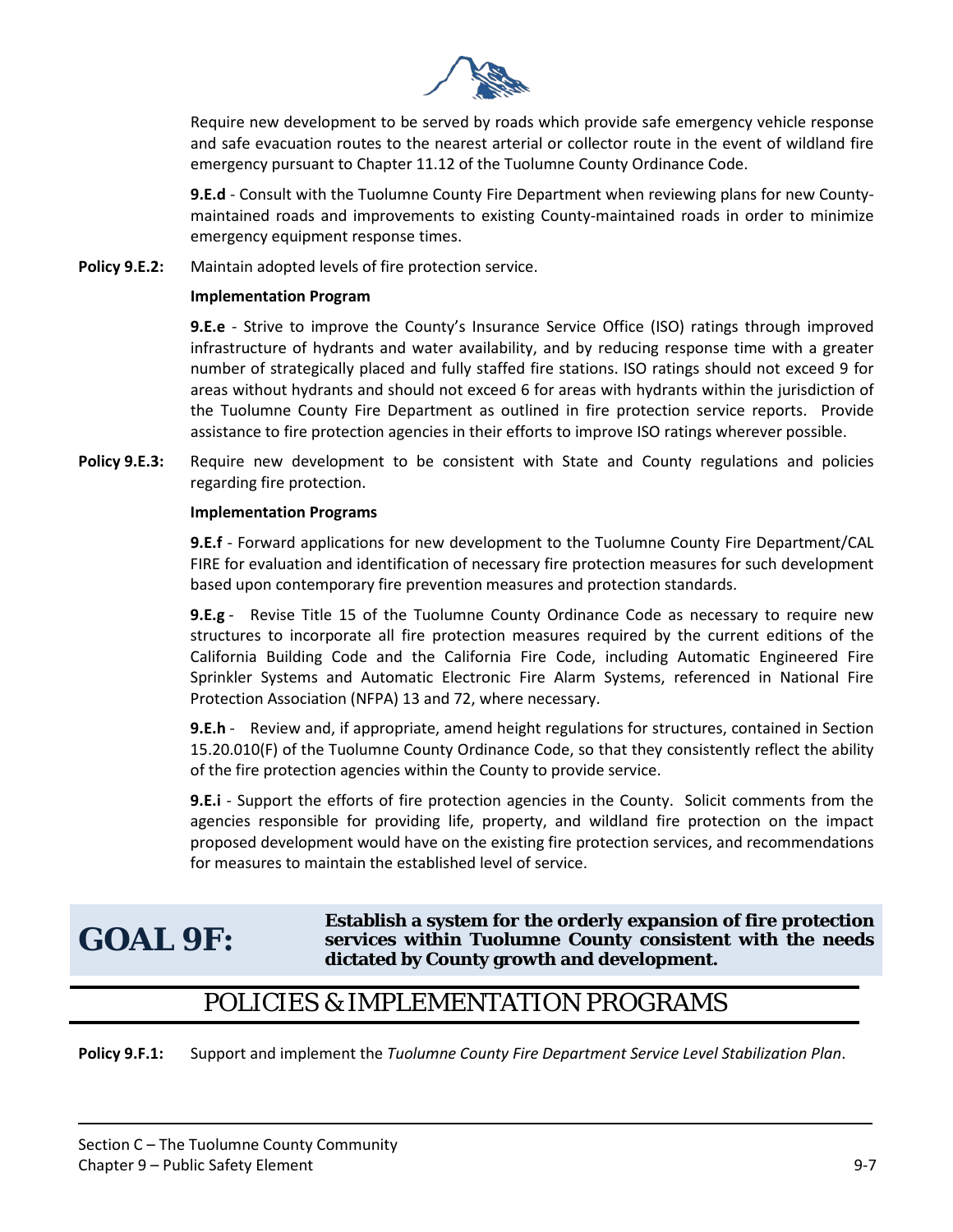

## **Implementation Program**

**9.F.a** - Consult with the Tuolumne County Fire Department to establish funding mechanisms, including impact fees, to offset fire protection costs for new development in areas of high wildfire risk.

**Policy 9.F.2:** Construct new fire protection facilities as needed within the jurisdiction of the Tuolumne County Fire Department/CAL FIRE in order to maintain the desired Insurance Services Office (ISO) ratings.

#### **Implementation Programs**

**9.F.b** - Identify appropriate areas for construction of new fire protection facilities within the service area of the Tuolumne County Fire Department/CAL FIRE necessary to provide structural fire protection to the residents of Tuolumne County. Consult with all fire agencies in the County on fire protection facilities planning.

**9.F.c** - Construct new fire protection facilities and equip and staff new and existing facilities in areas of the County under the jurisdiction of the Tuolumne County Fire Department where deemed necessary.

**Policy9.F.3:** Support the recruitment and training efforts of the Tuolumne County Fire Department and local fire agencies within the County.

## **Implementation Programs**

**9.F.d** - Support the Tuolumne County Fire Department and local fire agencies within the County in their efforts to recruit capable volunteers and train them in structural firefighting consistent with State standards.

**9.F.e** - Support the Columbia College fire science programs by continuing to house a Tuolumne County Fire Department engine at the Columbia College fire station.

**9.F.f** - Support the Tuolumne County Fire Department Explorer Program offered at County High Schools, the Sonora High School Wildland Fire and Emergency First Responder Programs and similar programs offered at other High Schools in the County.

## **GOAL 9G:**

**Establish and maintain a codified fire protection risk management strategy which requires new development within Tuolumne County to incorporate or supply fire protection infrastructure and improvements necessary so that such development does not exceed the capabilities of the County's fire protection resources.** 

## POLICIES & IMPLEMENTATION PROGRAMS

**Policy 9.G.1:** Maintain County fire protection regulations that are consistent with Section 4290 or the equivalent of the California Public Resources Code and other applicable fire protection regulations.

#### **Implementation Programs**

**9.G.a** - Utilize the following documents as reference in formulating County standards and ordinances for fire protection measures: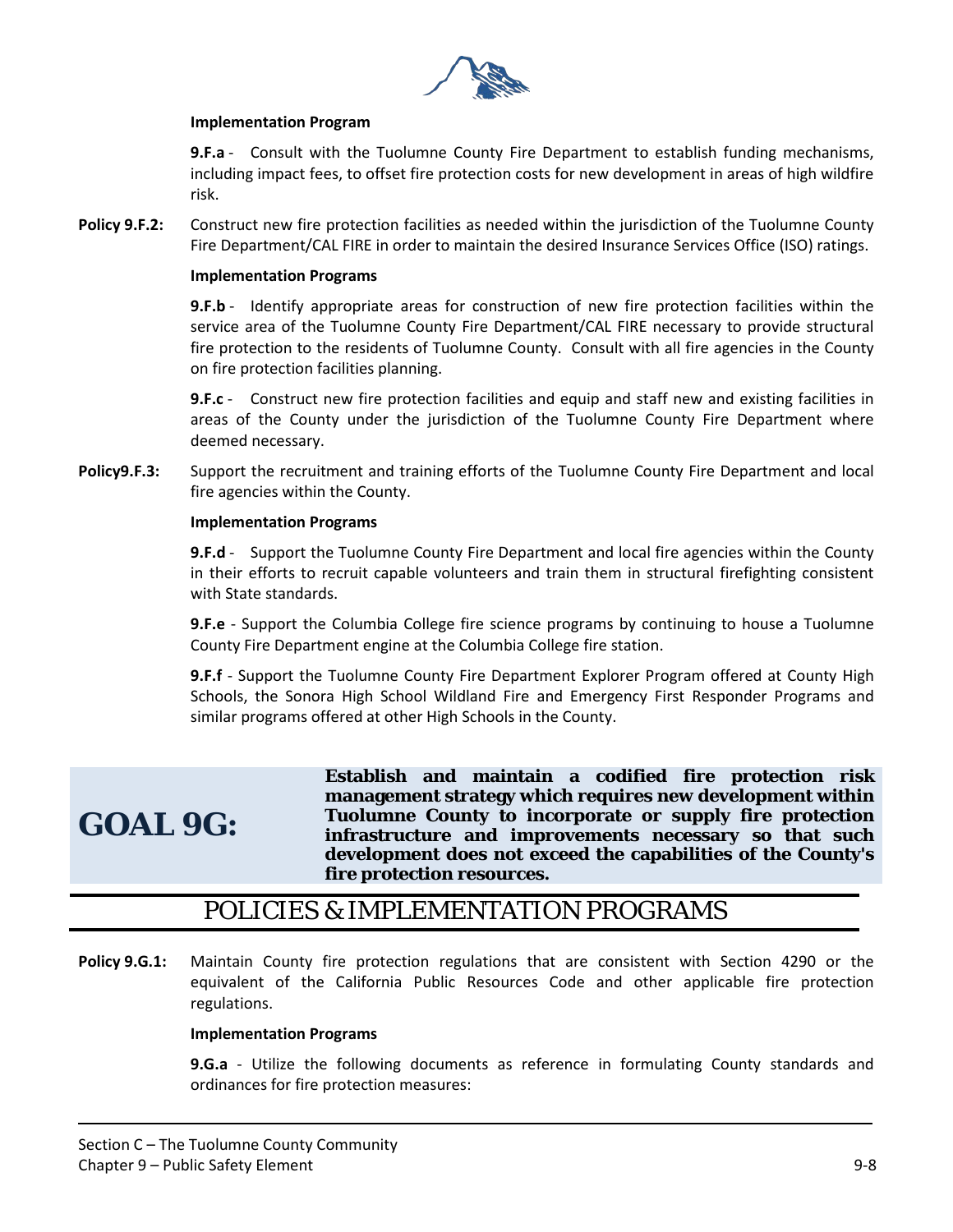

- Tuolumne County Multi-Jurisdictional Hazard Mitigation Plan
- California Public Resources Code, Section 4290
- Tuolumne County Community Wildfire Protection Plan
- CAL FIRE Strategic Fire Plan for the Tuolumne/Calaveras Unit
- California Fire Code Current Edition
- California Building Code Current Edition
- "Insurance Services Office Publication "Guide for the Determination of Fire Flow"
- Insurance Services Office Standards
- Strategic Fire and Resource Protection Planning
- National Fire Protection Association (NFPA) fire and building safety standards adopted by the County
- CAL FIRE Fire Hazard Severity Zone Map
- Highway 108 Strategic Plan

**9.G.b** - Consult with the Tuolumne County Fire Department (TCFD) and CAL FIRE in revising Titles 11, 15, and 16 of the Tuolumne County Ordinance Code in order to determine if the proposed revisions are consistent with Section 4290 of the California Public Resources Code and other applicable fire protection regulations. Such revisions shall be consistent with fire protection regulations in effect at the time of consideration by the Board of Supervisors.

**Policy 9.G.2:** Require new residential development to have adequate fire protection, which may include design and maintenance features that contribute to the protection of the County from the losses associated with wildland fire. Periodically update the County's fire protection standards to reflect new information and technology concerning fire prevention in wildland areas.

## **Implementation Program**

**9.G.c** - Revise the County's development standards as necessary to reflect contemporary fire prevention and protection practices and measures and to determine that needed fire protection infrastructure, including road networks and water systems, are installed and maintained.

**Policy 9.G.3:** Determine the impact proposed development will have on the provision of fire protection services and maintain the established level of service as outlined in the current *Tuolumne County Fire Department Service Level Stabilization Plan*.

#### **Implementation Program**

**9.G.d** - Require that a public water system, having adequate fire flow, is available prior to development of land for which a zone change to an urban zoning district is approved. Public water need not be available on-site at the time of zoning, however, financial and other assurances must be provided to the County which will allow such improvements to be installed in a timely manner.

Policy 9.G.4: Require that residential development provide for defensible space around structures.

#### **Implementation Programs**

**9.G.e** - Revise and enforce County fire protection regulations that require residential development to provide defensible space for structural fire protection consistent with Section 4290 of the California Public Resources Code and Section 15.20.060 of the Tuolumne County Ordinance Code.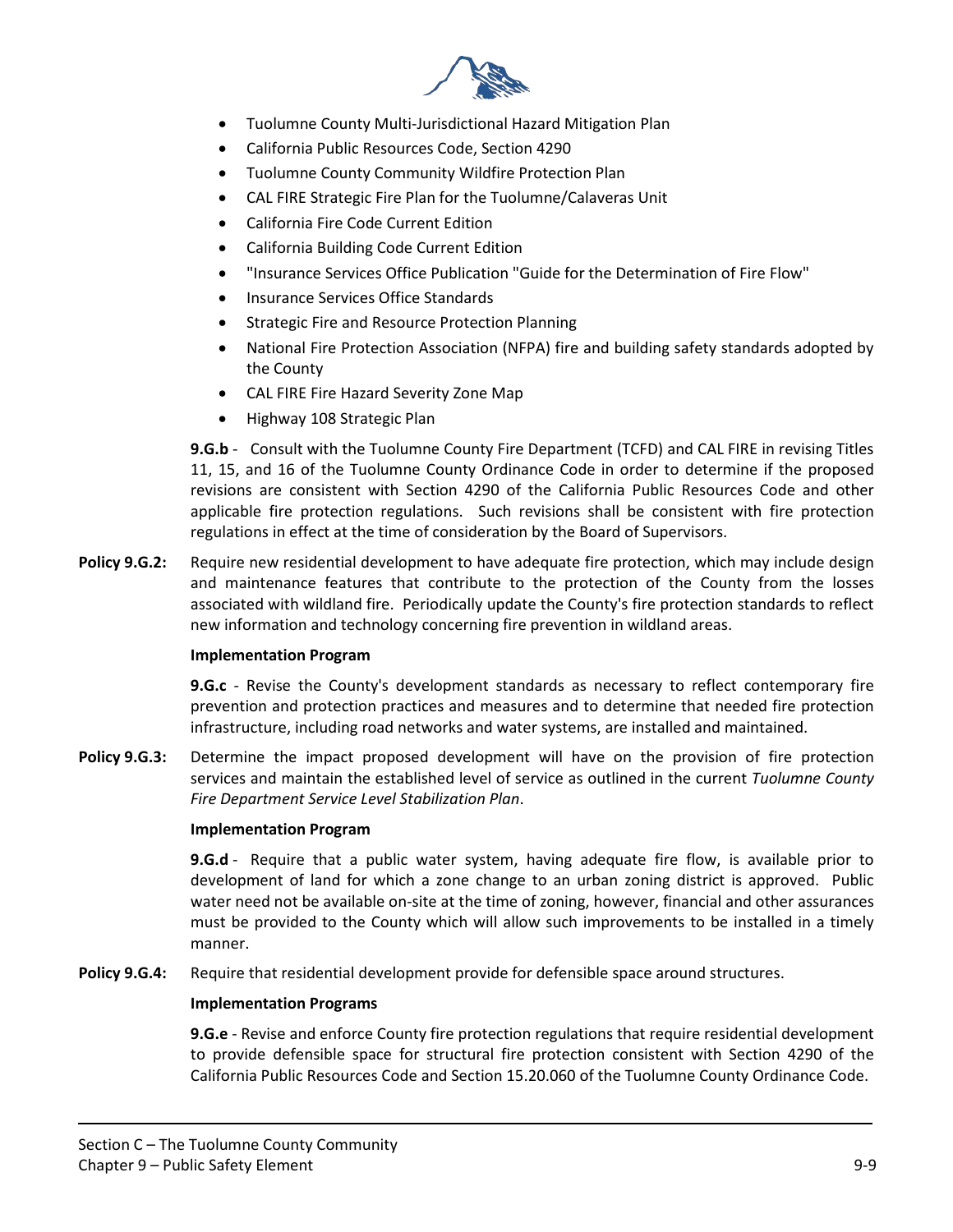

**9.G.f** - Investigate incentive programs between insurance providers, fire protection agencies, and property owners, whereby financial incentives can be obtained by property owners who implement fire prevention and protection measures through homeowner's insurance reductions or other programs. Such research can be accomplished through contact with legislative offices and the Office of the State Fire Marshal, and review of grant availability lists and fire service technical journals.

**9.G.g** - Encourage insurance companies to determine fire insurance rates based upon evaluation of individual parcels rather than using the CAL FIRE Forest and Resource Assessment Program "Fire Hazard Severity Zone Map", which was not developed for this use.

**Policy 9.G.5:** Require that street and structural identification are provided to assist in emergency response.

## **Implementation Program**

**9.G.h** - Revise and enforce County fire protection regulations to require new development to provide street signing and structural identification necessary to allow prompt response during emergency situations pursuant to Sections 15.20.045 and 12.12.080 of the Tuolumne County Ordinance Code. Strive to maintain street signs on County-maintained roads. Assist residents and communities to replace street signs where necessary on roads that are not County-maintained.

## **GOAL 9H:**

**Establish reliable sources of funding for fire protection services in Tuolumne County in order to maintain the services at an acceptable level.** 

## POLICIES & IMPLEMENTATION PROGRAMS

**Policy 9.H.1:** Establish or redirect existing revenue sources to provide a stable, adequate level of funding for the Tuolumne County Fire Department.

#### **Implementation Programs**

**9.H.a** - Review the County Services Impact Mitigation Fees on a regular basis to evaluate the adequacy of the fire protection component.

**9.H.b** - Investigate and pursue all available and appropriate options for funding of fire protection facilities, equipment and services.

**Policy 9.H.2:** Enforce the provisions found in Title 15 of the Tuolumne County Ordinance Code and the California Fire Code for built-in fire suppression equipment in all new development in order to improve fire safety and offset the need for increased fire department staffing and equipment.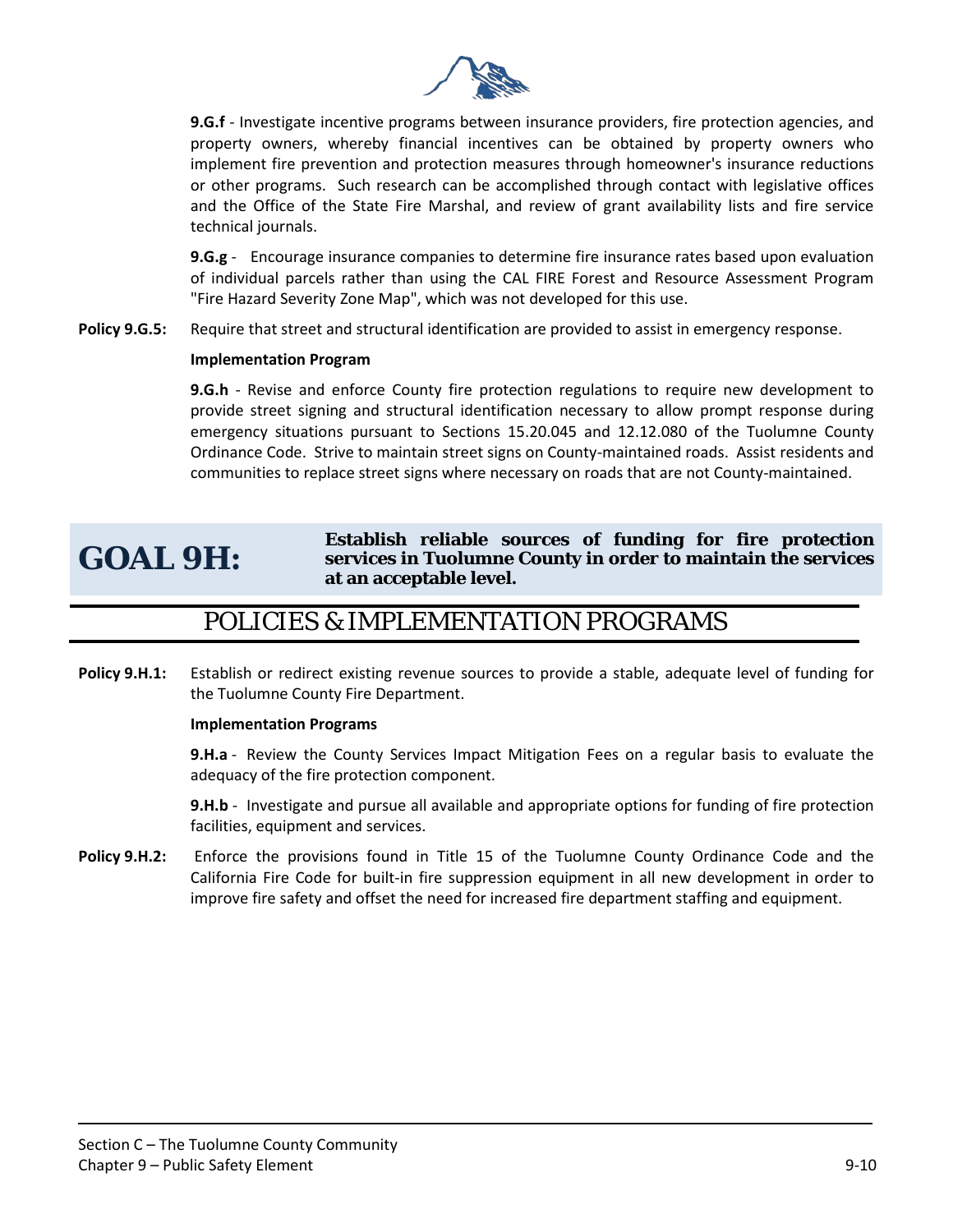

## **GOAL 9I:**

**Minimize the risk of loss of life, injury, illness, property damage and alteration of established land use patterns resulting from the use, transport, treatment, and disposal of hazardous materials and hazardous wastes.** 

## POLICIES & IMPLEMENTATION PROGRAMS

**Policy 9.I.1:** Ensure that the use, storage, transport, treatment and disposal of hazardous materials and hazardous wastes within Tuolumne County complies with Federal, State, and local regulations and safety standards.

## **Implementation Programs**

**9.I.a** - Implement the *Tuolumne County Comprehensive Hazardous Waste Management Plan* to protect life, safety, and property by reducing the potential for future damages and economic losses that result from hazardous materials and hazardous waste.

**9.I.b** - Require that industrial plants, mining operations and other facilities which handle or use hazardous materials or hazardous waste be constructed and operated in compliance with current standards for safety and environmental protection.

**9.I.c** - Review development applications for projects that would manufacture, process, or dispose of hazardous materials or hazardous waste for compliance with the Tuolumne County Comprehensive Hazardous Waste Management Plan.

**9.I.d** - Provide for the review of applications for discretionary entitlements for projects which would utilize hazardous materials or generate hazardous wastes by the Tuolumne County Environmental Health Division and the Tuolumne County Fire Department for compliance with the latest adopted regulations for safety and environmental protection.

- **Policy 9.1.2:** Protect schools from the risks associated with facilities involved in the handling of hazardous materials or disposal of hazardous waste.
- **Policy 9.I.3:** Segregate household hazardous waste generated within Tuolumne County from the municipal waste stream for proper disposal.

#### **Implementation Programs**

**9.J.e** - Continue to operate recyclable household hazardous waste collection facilities at County transfer stations to facilitate removal of these substances from the municipal waste stream. Continue to operate a household hazardous waste collection facility and collection events organized by the Solid Waste Division to remove these items from the waste stream.

**9.J.f** - Continue to implement the programs adopted in the *Tuolumne County Comprehensive Hazardous Waste Management Plan* designed to reduce the amount of household hazardous waste (HHW) generated within Tuolumne County, including: periodic drop-off days for all HHW, on-going drop-off program for recyclable HHW, public education regarding HHW reduction, and monitoring the success of these selected programs.

**Policy 9.I.4:** Seek funding for various waste collection activities throughout Tuolumne County.